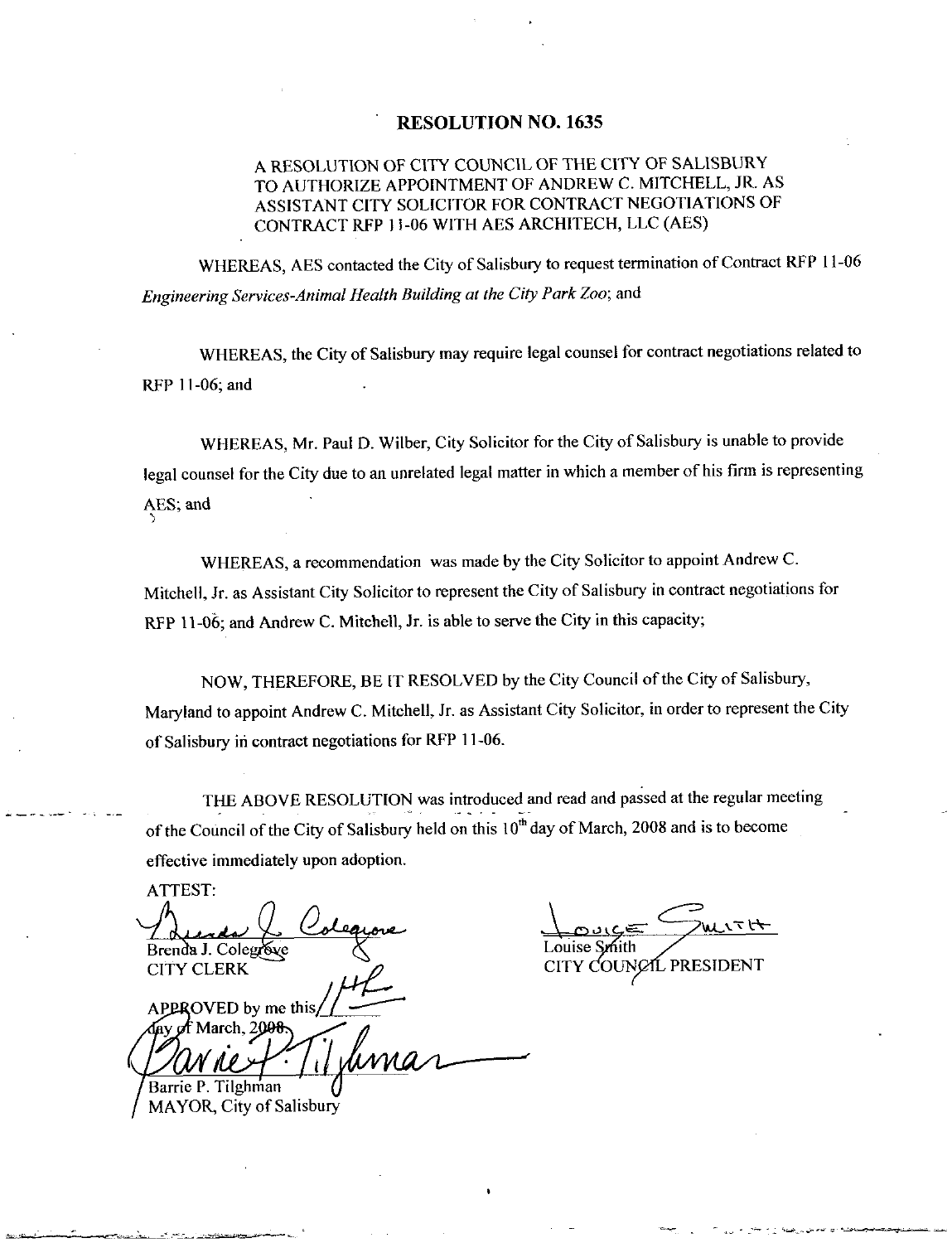## City of Salisbury

# Memo

| To:   | John Pick, City Administrator                            |
|-------|----------------------------------------------------------|
| From: | Karen Reddersen, Assistant Director of Internal Services |
| Date: | February 28, 2008                                        |
| Re:   | <b>Request for Assistant City Solicitor</b>              |
|       |                                                          |

Under RFP 11-06., the City of Salisbury is under contract with AES ArchiTech, LLC (AES) for engineering services for an animal health facility at the Salisbury Zoo. An attorney representing AES has contacted the Department of Intemal Services to discuss the termination of Contract # RFP 11-06 with the City and AES.

This negotiation may require legal council to ensure compliance with the contract terms and per the attached, Mr. Paul D. Wilber, City Solicitor, is unable to provide legal counsel to the City. Another attorney in Mr. Wilber's firm has an unrelated ongoing legal matter in which he is representing AES. He recommended utilizing Andrew Mitchell for this matter, as he has served as City Solicitor for Fruitland since 1989 and has represented other municipalities in legal matters.

Mr. Andrew C. Mitchell, Jr. has been contacted and is able to represent the City of Salisbury Mr. Andrew C. Mitchell, Jr. has been contacted and is able to represent the City of Salisburgs Assistant City Solicitor for this matter, if needed. Per the attached, Mr. Mitchell's hourly as Assistant City Solicitor for this matter, if needed. Per the attached, Mr. Mitchell's hourly billable rate is \$175.00, plus expenses, if incurred.

<sup>I</sup> am working with Jim Caldwell, Director of Salisbury Public Works to facilitate this contract negotiation, but request the ability to pursue legal counsel, if needed.

Thank you.

1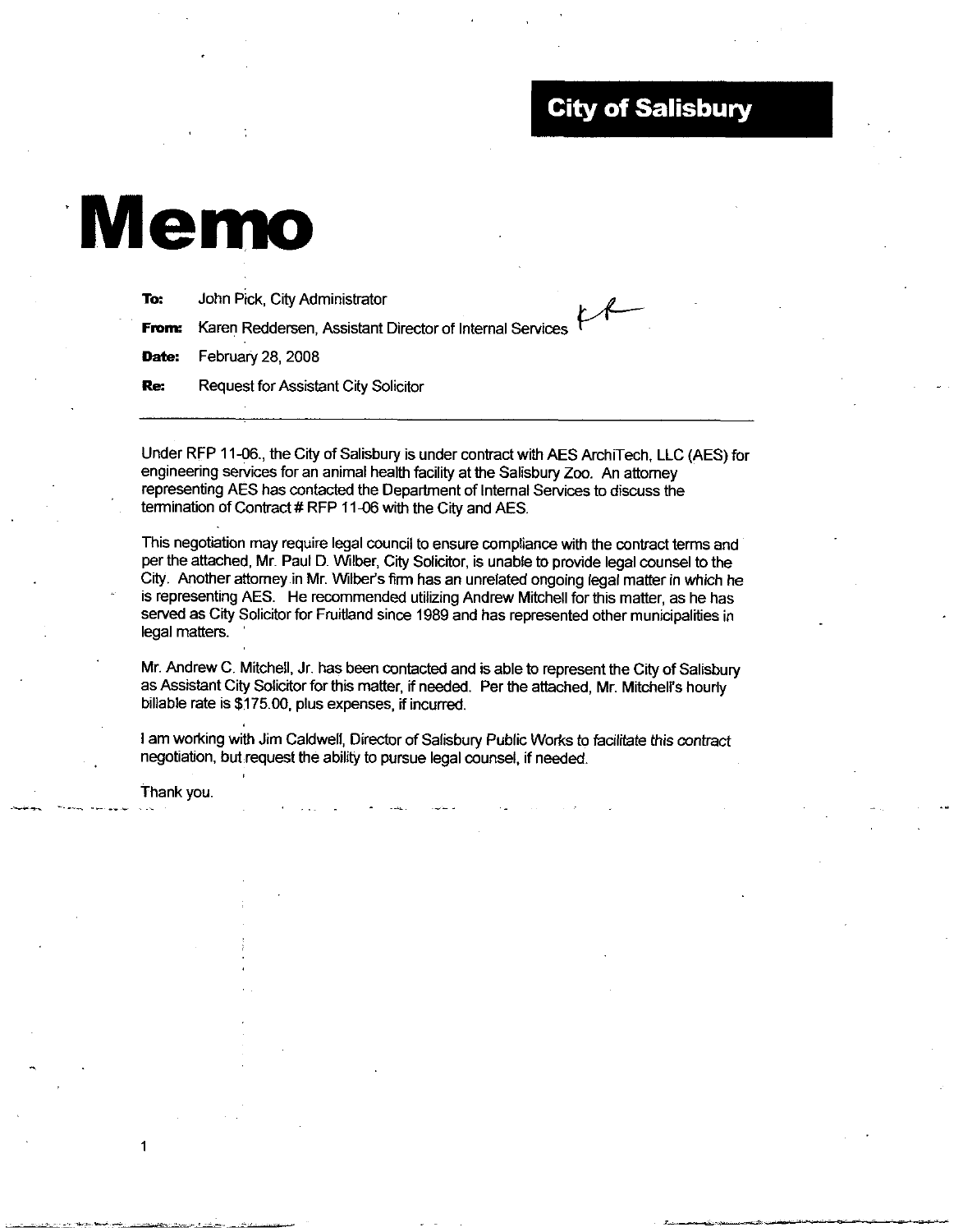WEBB, BURNETT, CORNBROOKS.

#### WILBER, VORHIS, DOUSE & MASON, LLP

ATTORNEYS AT LAW

**IIS BROAD STREET.** 

P.O. BOX 910

SALISBURY, MARYLAND 21803-0910  $(410)$  742-3176

OHN W.T. WEBB  $(1918 - 1990)$ 

K. KING BURNETT ERNEST I. CORNEROOKS III DAVID A. VORHIS DAVID B. DOUSE<br>CHRIS S. MASON CYNTHIA BRUBAKER MACDONALD

FAX (410) 742-0438 March 3, 2008

pwilber@webbnetlaw.com

**SUSAN K. HILL** 

Ms. Karen Redderson, Purchasing City of Salisbury 125 North Division Street Salisbury, Maryland 21801

> Re: City of Salisbury Our File No. 30303

Dear Karen:

You have indicated that the City has an engineering services contract with AES for the construction of a building at the Zoo. AES has indicated they wish to negotiate a termination of this contract. The negotiation may require legal advice on the part of the City.

Another attorney in this firm has an unrelated ongoing legal matter in which he is representing AES. As a result, if legal advice is necessary, I request that you retain the services of Andy Mitchell, Esquire, for the sole purpose of advising the City on this matter. This law firm cannot represent either the City or AES in this contract negotiation.

Sincere. Paul D. Wilber

PDW/mam